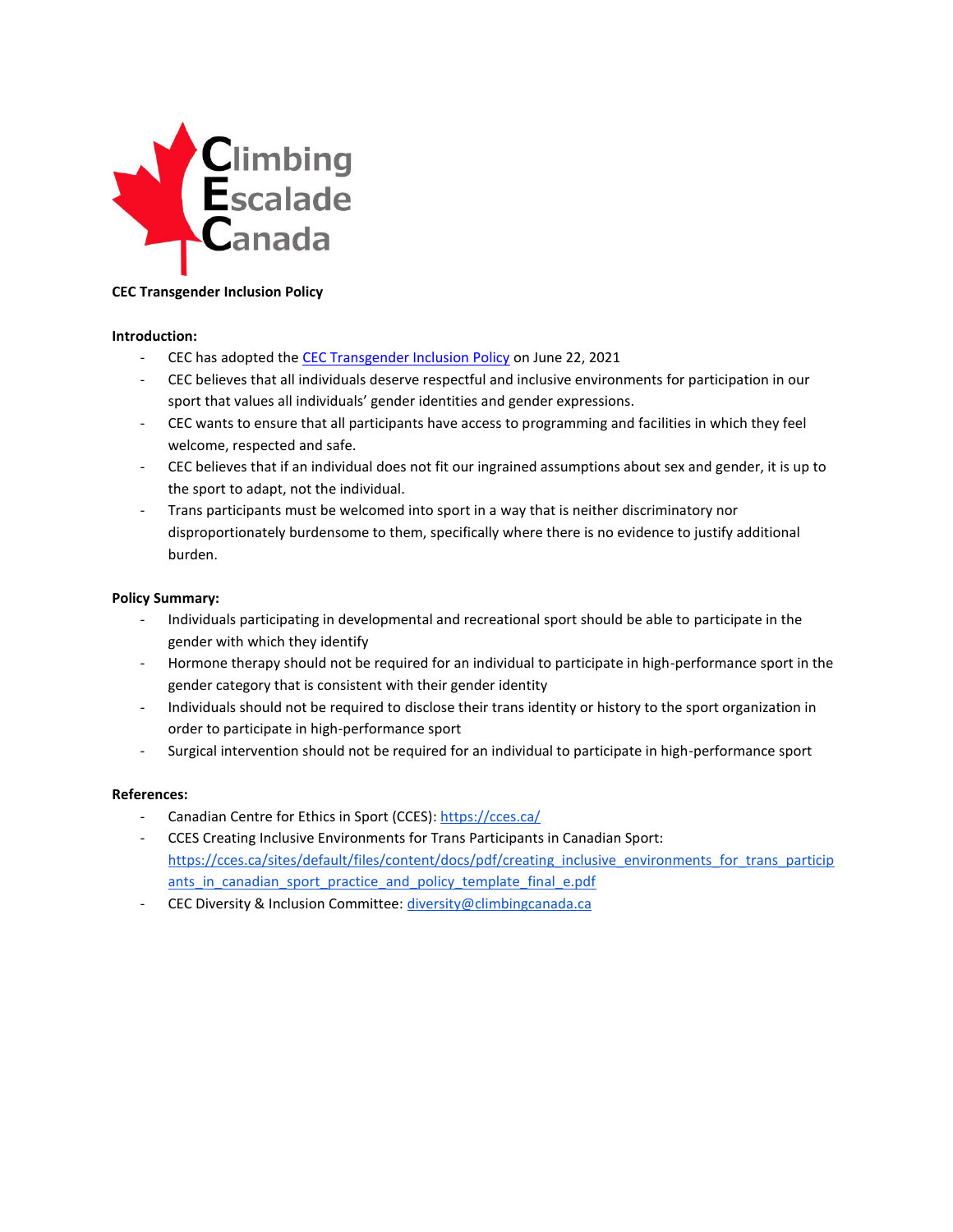### **General Principles:**

- CEC supports the recommendations outlined in [Creating Inclusive Environments for Trans Participants in](https://cces.ca/sites/default/files/content/docs/pdf/creating_inclusive_environments_for_trans_participants_in_canadian_sport_practice_and_policy_template_final_e.pdf)  [Canadian Sport,](https://cces.ca/sites/default/files/content/docs/pdf/creating_inclusive_environments_for_trans_participants_in_canadian_sport_practice_and_policy_template_final_e.pdf) the guidance document developed by the Trans Inclusion in Sport Expert Working Group and published by the Canadian Centre for Ethics in Sport (CCES).
- The following set of general principles guided the Expert Working Group:
	- Trans athletes should have equal opportunity to participate in sport and strive for excellence.
	- Policies governing the participation of trans athletes should nurture fair play, honesty and respect, and preserve the integrity of sport.
	- Policies governing the participation of trans athletes should embrace diversity and offer a positive sporting experience, free of discrimination.
	- Participation in sport should celebrate differences and focus on the benefits and the joy of sport.
	- Policies governing the participation of trans athletes should be evidence-based and recognize the necessity to protect the privacy rights of the athletes and strive to prevent physical, emotional and mental harm.
	- Policies governing the participation of trans athletes should foster access and equitable participation for all participants.
	- Practices that encourage understanding and support of trans athletes need to be enhanced to acknowledge the challenges and recognize the value of advocating for sport that is fair, safe and open to everyone.

## **Policy Guidance #1:**

Individuals participating in developmental and recreational sport, that is LTAD stages Active Start, FUNdamental, Learn to Train, Train to Train, Train to Compete (until international federation rules apply) and Active for Life, should be able to participate in the gender with which they identify and not be subject to requirements for disclosure of personal information beyond those required of cisgender athletes. Nor should there be any requirement for hormonal therapy or surgery.

#### **Rationale:**

- Inclusion-first philosophy in line with human rights law
- It is a human right to be recognized as the gender with which you identify
- Requirement to modify someone's body is invasive and cannot rationally be justified at these levels
- Most sports do not currently regulate other participants based on their size, strength or weight (in the same category) to ensure safety (that is, a cisgender female climber would not be prohibited from the Women's division because she is taller than everyone else in the field).

## **Policy Guidance #2:**

Hormone therapy should not be required for an individual to participate in high-performance sport, that is LTAD stages Train to Compete (once international federation rules become a factor\*) and Train to Win, in the gender category that is consistent with their gender identity, unless the sport organization can prove that hormone therapy is a reasonable and bona fide requirement.

*\*IOC current guidelines: Female-to-male athletes can compete 'without restriction', while male-to-female athletes must undergo hormone therapy, no sex reassignment surgery is required. The IOC is waiting until after the Tokyo Olympics to publish new guidelines on transgender athletes that are meant to protect inclusivity, safety and fairness in sport. The IFSC follows the IOC policy and statements on Transgender Inclusion.*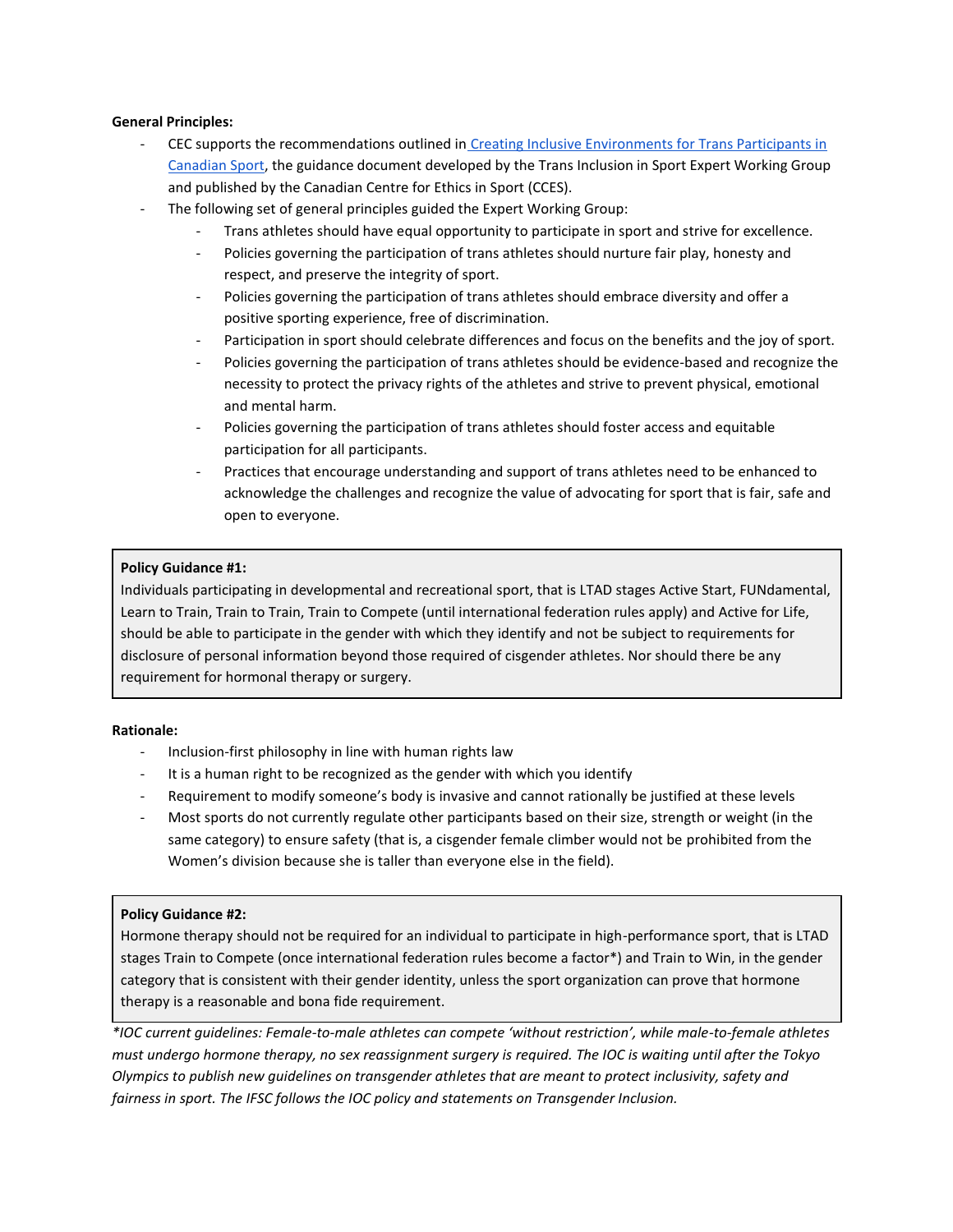### **Rationale:**

- Any sport wanting to introduce an eligibility clause, such as an obligation to take hormones for a specified time, would be obligated to provide evidence that this requirement is reasonable and bona fide.
- An individual's personal choice to not use hormones does not make them any less trans nor do these choices change their right to be recognized as the gender with which they identify.
- There is no direct evidence that hormone levels significantly and consistently impact athletic performance.<sup>1</sup>
- Whereas it is recognized that lean body mass (LBM) appears to at least partially explain the differential between elite female and male athletes in terms of their athletic performance, there is no direct scientific data to link this parameter exclusively to testosterone levels per se.<sup>2</sup>
- There are other biological as well as environmental factors such as limb length and body shape, access to superior training, socioeconomic level that contribute to accomplishment in sport.
- While we can observe that participants in men's sport, on average, out-perform participants in women's sport, current science is unable to isolate why this is the case. Growing up male likely confers physical, hormonal, social and economic factors that contribute to this performance gap, but we cannot say that it is specifically due to testosterone in a way that is significant and predictable.
- Trans athletes subject to doping control are encouraged to seek out information in confidence from the CCES to determine whether a Therapeutic Use Exemption (TUE) is required and, if so, work with their physician to complete the necessary documentation and submit this to the CCES<sup>3</sup>.

#### **What is a "Reasonable and Bona Fide" requirement?**

- "Bona fide" means "good faith". In this case, it would relate to the requirement being for a good faith purpose – that is, clear of fraud, deception or for any other perhaps devious purpose.
- Canadian human rights law states that in order for an institution to make discriminatory requirements (requirements of one segment of the population that are different from others) or place restrictions, they must be able to demonstrate on a balance of probabilities (more likely than not) that this is reasonable and necessary to achieve a specific purpose, and will not impose undue hardship (the bona fide requirement test) on the individual.
- The "test" for establishing a reasonable and bona fide requirement is:
	- 1. The requirement was adopted for a purpose or goal that is rationally connected to the function being performed;
	- 2. The requirement was adopted in good faith, in the belief that it is necessary to fulfill the purpose or goal; and
	- 3. The requirement is reasonably necessary to accomplish its purpose or goal, in the sense that it is impossible to accommodate the claimant without undue hardship.
- More specifically, organizations must demonstrate that:
	- there is irresolvable conflict with a competing principle (in this case, that of a fair playing field);
	- all other options have been considered; and
	- it is the least restrictive option, short of undue hardship.

<sup>&</sup>lt;sup>1</sup> Bermon et al. (2014). Serum Androgen Levels in Elite Female Athletes, The Journal of Clinical Endocrinology & Metabolism. 99:11.

<sup>2</sup> Court of Arbitration for Sport. July 24, 2015. Interim Arbitral Award, p.150.Access at[: www.tas](http://www.tas-cas.org/fileadmin/user_upload/award_internet.pdf)[cas.org/fileadmin/user\\_upload/award\\_internet.pdf](http://www.tas-cas.org/fileadmin/user_upload/award_internet.pdf)

<sup>&</sup>lt;sup>3</sup> More information on TUEs, including the process by which to apply, is available from the CCES at[: www.cces.ca/medical](http://www.cces.ca/medical-exemptions)**[exemptions](http://www.cces.ca/medical-exemptions)**